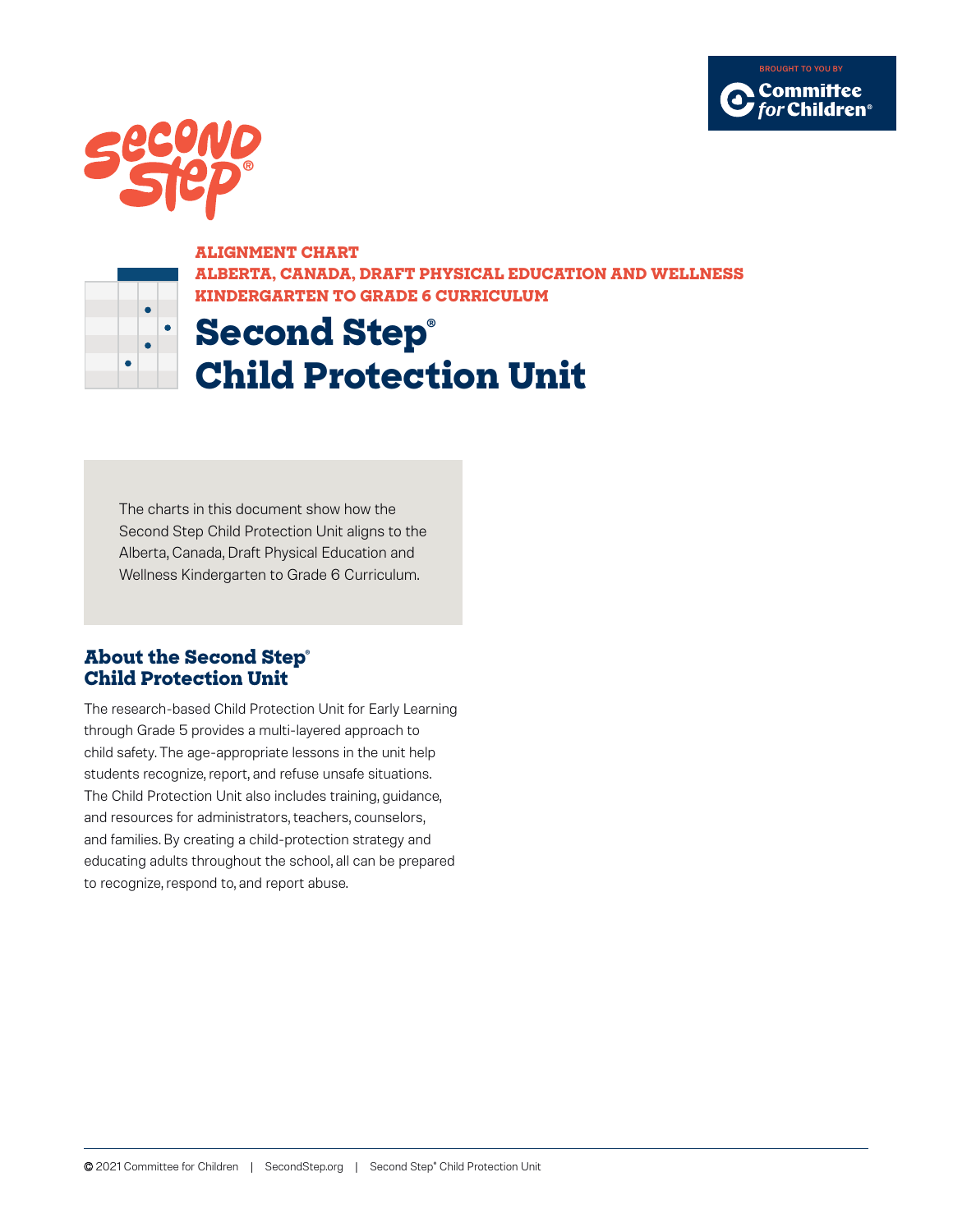|                                                                                                                                                                                     |                                                                              |                                                                                                                                | <b>Key Skills and Concepts</b> |                            |                         | <b>Instructional Strategies</b>              |                          |                 |                                            |                     |                                                          |                   |                                                  |                   |                                 |                                                                                                             |                                             |                    |                    |
|-------------------------------------------------------------------------------------------------------------------------------------------------------------------------------------|------------------------------------------------------------------------------|--------------------------------------------------------------------------------------------------------------------------------|--------------------------------|----------------------------|-------------------------|----------------------------------------------|--------------------------|-----------------|--------------------------------------------|---------------------|----------------------------------------------------------|-------------------|--------------------------------------------------|-------------------|---------------------------------|-------------------------------------------------------------------------------------------------------------|---------------------------------------------|--------------------|--------------------|
| <b>Secono</b><br><b>Second Step Child Protection</b><br><b>Unit Alignment with Physical</b><br><b>Education and Wellness</b><br><b>Standards for</b><br>Kindergarten                |                                                                              |                                                                                                                                | rules<br>Safety                | permission<br>Asking for   | Safe and unsafe touches | rule <sub>1</sub><br>touching<br>৳<br>Review | sexual abuse<br>Report : | Review concepts | stions<br>que<br>$\mathbf{c}$<br>pond<br>æ | others<br>Listen to | discussions<br>and partner<br>Participate in whole-class | Communicate ideas | ideas<br>others'<br>with<br>agreement<br>Signal? | Interpret stories | Interpret audio and video media | skills<br>$\overline{\mathfrak{a}}$<br>avior<br>beh<br>and<br>ognitive<br>$\circ$<br>$\omega$<br>ctic<br>تم | Practice skills using drawing and role-play | Work independently | Work with partners |
| <b>Organizing Idea</b>                                                                                                                                                              | <b>Guiding Question</b>                                                      | <b>Learning Outcome</b>                                                                                                        |                                |                            |                         |                                              |                          |                 |                                            |                     |                                                          |                   |                                                  |                   |                                 |                                                                                                             |                                             |                    |                    |
| <b>Movement Skill</b><br><b>Development: A healthy</b><br>way of life includes<br>regular movement.                                                                                 | How might<br>awareness of the<br>surroundings<br>impact movement?            | Students investigate and demonstrate how<br>spatial awareness influences movement and<br>physical activity.                    |                                |                            |                         |                                              |                          |                 |                                            |                     |                                                          |                   |                                                  |                   |                                 |                                                                                                             |                                             |                    |                    |
|                                                                                                                                                                                     |                                                                              | Students demonstrate an understanding of<br>how movement can support different types of<br>physical activity.                  |                                |                            |                         |                                              |                          |                 |                                            |                     |                                                          |                   |                                                  |                   |                                 |                                                                                                             |                                             |                    |                    |
|                                                                                                                                                                                     | How can fair play<br>contribute to<br>engagement in<br>physical activity?    | Students demonstrate an understanding of fair<br>play and its associated benefits through a variety of<br>physical activities. |                                |                            |                         |                                              |                          |                 |                                            |                     |                                                          |                   |                                                  |                   |                                 |                                                                                                             |                                             |                    |                    |
| <b>Character Development:</b><br><b>Exploration of life</b><br>opportunities and<br>virtues develops<br>resiliency and personal<br>talents and promotes<br>lifelong learning.       | How can personal<br>characteristics<br>contribute to self-<br>understanding? | Students examine and describe how personal<br>characteristics contribute to self-understanding.                                |                                |                            |                         |                                              |                          |                 |                                            |                     |                                                          |                   |                                                  |                   |                                 |                                                                                                             |                                             |                    |                    |
| Safety: A lifetime of<br>optimal well-being is<br>supported by prioritizing<br>health and safety.                                                                                   | How can boundaries<br>contribute to safety?                                  | Students investigate and explain how boundaries<br>connect to safety.                                                          | $\checkmark$                   | $\boldsymbol{\mathcal{U}}$ | $\checkmark$            | $\checkmark$                                 | $\checkmark$             | $\checkmark$    | $\checkmark$                               | $\checkmark$        | $\checkmark$                                             |                   |                                                  | $\mathbf v$       | $\checkmark$                    |                                                                                                             | $\checkmark$                                |                    |                    |
| <b>Healthy Relationships:</b><br><b>Personal well-being</b><br>is supported through<br>positive relationships<br>built on communication,<br>collaboration, empathy,<br>and respect. | How can<br>connections<br>support healthy<br>relationships?                  | Students investigate how healthy relationships<br>in learning and playing environments are built<br>through connection.        |                                |                            |                         |                                              |                          |                 |                                            |                     |                                                          |                   |                                                  |                   |                                 |                                                                                                             |                                             |                    |                    |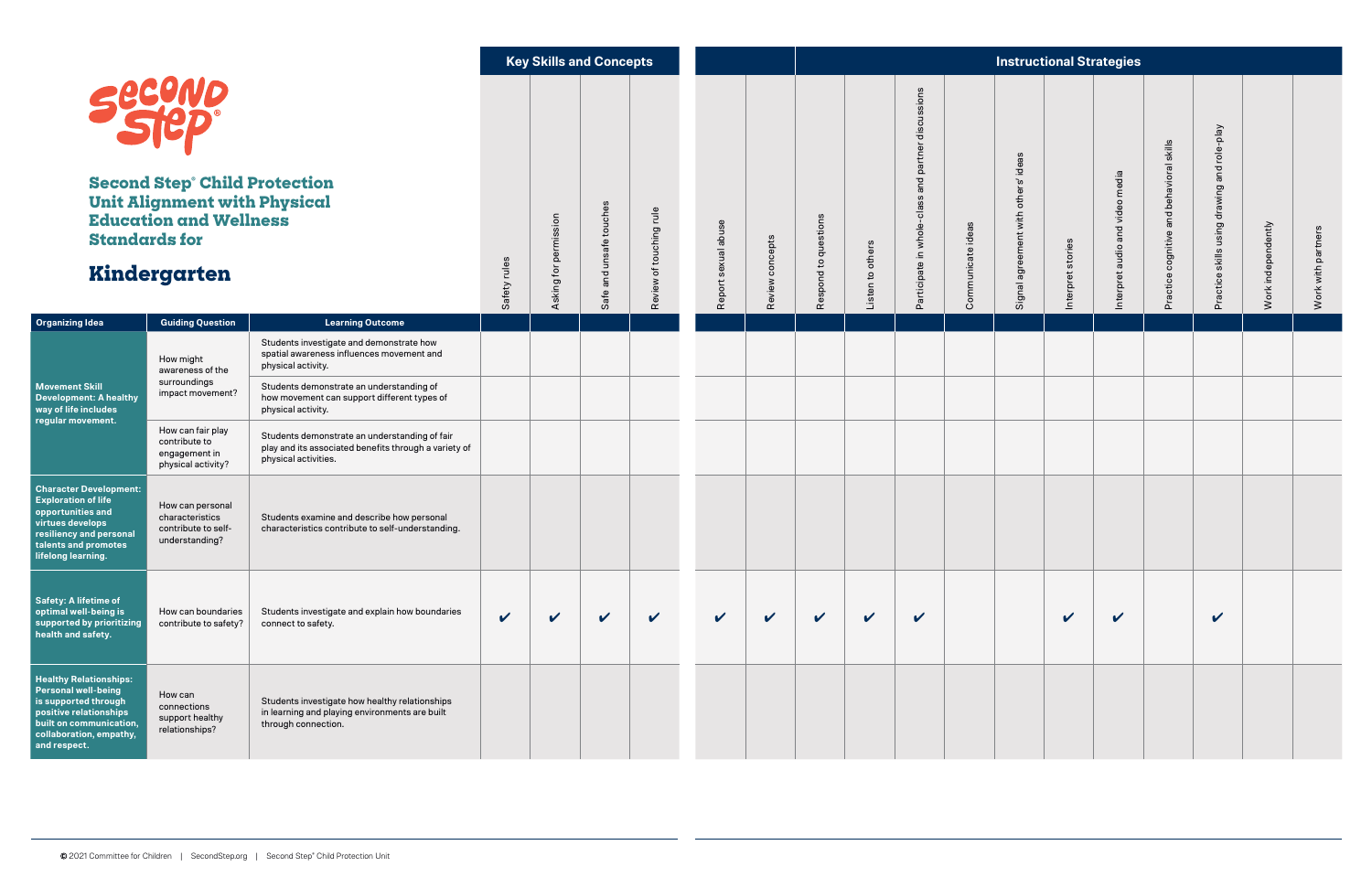|                                                                                                                                                                                     |                                                                              |                                                                                                                                | <b>Key Skills and Concepts</b> |                            |                             | <b>Instructional Strategies</b>            |                         |                 |                                            |                     |                                                          |                   |                                                 |                       |                                    |                                                                                           |                                                |                    |                    |
|-------------------------------------------------------------------------------------------------------------------------------------------------------------------------------------|------------------------------------------------------------------------------|--------------------------------------------------------------------------------------------------------------------------------|--------------------------------|----------------------------|-----------------------------|--------------------------------------------|-------------------------|-----------------|--------------------------------------------|---------------------|----------------------------------------------------------|-------------------|-------------------------------------------------|-----------------------|------------------------------------|-------------------------------------------------------------------------------------------|------------------------------------------------|--------------------|--------------------|
| <b>Secono</b><br><b>Second Step Child Protection</b><br><b>Unit Alignment with Physical</b><br><b>Education and Wellness</b><br><b>Standards for</b><br><b>Grade 1</b>              |                                                                              |                                                                                                                                | rules<br>Safety                | permission<br>Asking for   | and unsafe touches<br>Safe: | rule <sub>1</sub><br>touching<br>৳<br>Revi | sexual abuse<br>Report: | Review concepts | stions<br>que<br>$\mathbf{c}$<br>pond<br>æ | others<br>Listen to | discussions<br>and partner<br>Participate in whole-class | Communicate ideas | ideas<br>others'<br>with<br>agreement<br>Signal | pret stories<br>Inter | audio and video media<br>Interpret | skills<br>$\overline{\mathfrak{a}}$<br>avior<br>beh<br>and<br>ognitive<br>$\ddot{c}$<br>ݢ | skills using drawing and role-play<br>Practice | Work independently | Work with partners |
| <b>Organizing Idea</b>                                                                                                                                                              | <b>Guiding Question</b>                                                      | <b>Learning Outcome</b>                                                                                                        |                                |                            |                             |                                            |                         |                 |                                            |                     |                                                          |                   |                                                 |                       |                                    |                                                                                           |                                                |                    |                    |
| <b>Movement Skill</b><br><b>Development: A healthy</b><br>way of life includes<br>regular movement.                                                                                 | How might<br>awareness of the<br>surroundings<br>impact movement?            | Students investigate and demonstrate how<br>spatial awareness influences movement and<br>physical activity.                    |                                |                            |                             |                                            |                         |                 |                                            |                     |                                                          |                   |                                                 |                       |                                    |                                                                                           |                                                |                    |                    |
|                                                                                                                                                                                     |                                                                              | Students demonstrate an understanding of<br>how movement can support different types of<br>physical activity.                  |                                |                            |                             |                                            |                         |                 |                                            |                     |                                                          |                   |                                                 |                       |                                    |                                                                                           |                                                |                    |                    |
|                                                                                                                                                                                     | How can fair play<br>contribute to<br>engagement in<br>physical activity?    | Students demonstrate an understanding of fair<br>play and its associated benefits through a variety of<br>physical activities. |                                |                            |                             |                                            |                         |                 |                                            |                     |                                                          |                   |                                                 |                       |                                    |                                                                                           |                                                |                    |                    |
| <b>Character Development:</b><br><b>Exploration of life</b><br>opportunities and<br>virtues develops<br>resiliency and personal<br>talents and promotes<br>lifelong learning.       | How can personal<br>characteristics<br>contribute to self-<br>understanding? | Students examine and describe how personal<br>characteristics contribute to self-understanding.                                |                                |                            |                             |                                            |                         |                 |                                            |                     |                                                          |                   |                                                 |                       |                                    |                                                                                           |                                                |                    |                    |
| Safety: A lifetime of<br>optimal well-being is<br>supported by prioritizing<br>health and safety.                                                                                   | How can boundaries<br>contribute to safety?                                  | Students investigate and explain how boundaries<br>connect to safety.                                                          | $\checkmark$                   | $\boldsymbol{\mathcal{U}}$ | $\checkmark$                | $\checkmark$                               | $\checkmark$            | $\checkmark$    | $\checkmark$                               | $\checkmark$        | $\checkmark$                                             |                   |                                                 | $\mathbf v$           | $\checkmark$                       |                                                                                           | $\checkmark$                                   |                    |                    |
| <b>Healthy Relationships:</b><br><b>Personal well-being</b><br>is supported through<br>positive relationships<br>built on communication,<br>collaboration, empathy,<br>and respect. | How can<br>connections<br>support healthy<br>relationships?                  | Students investigate how healthy relationships<br>in learning and playing environments are built<br>through connection.        |                                |                            |                             |                                            |                         |                 |                                            |                     |                                                          |                   |                                                 |                       |                                    |                                                                                           |                                                |                    |                    |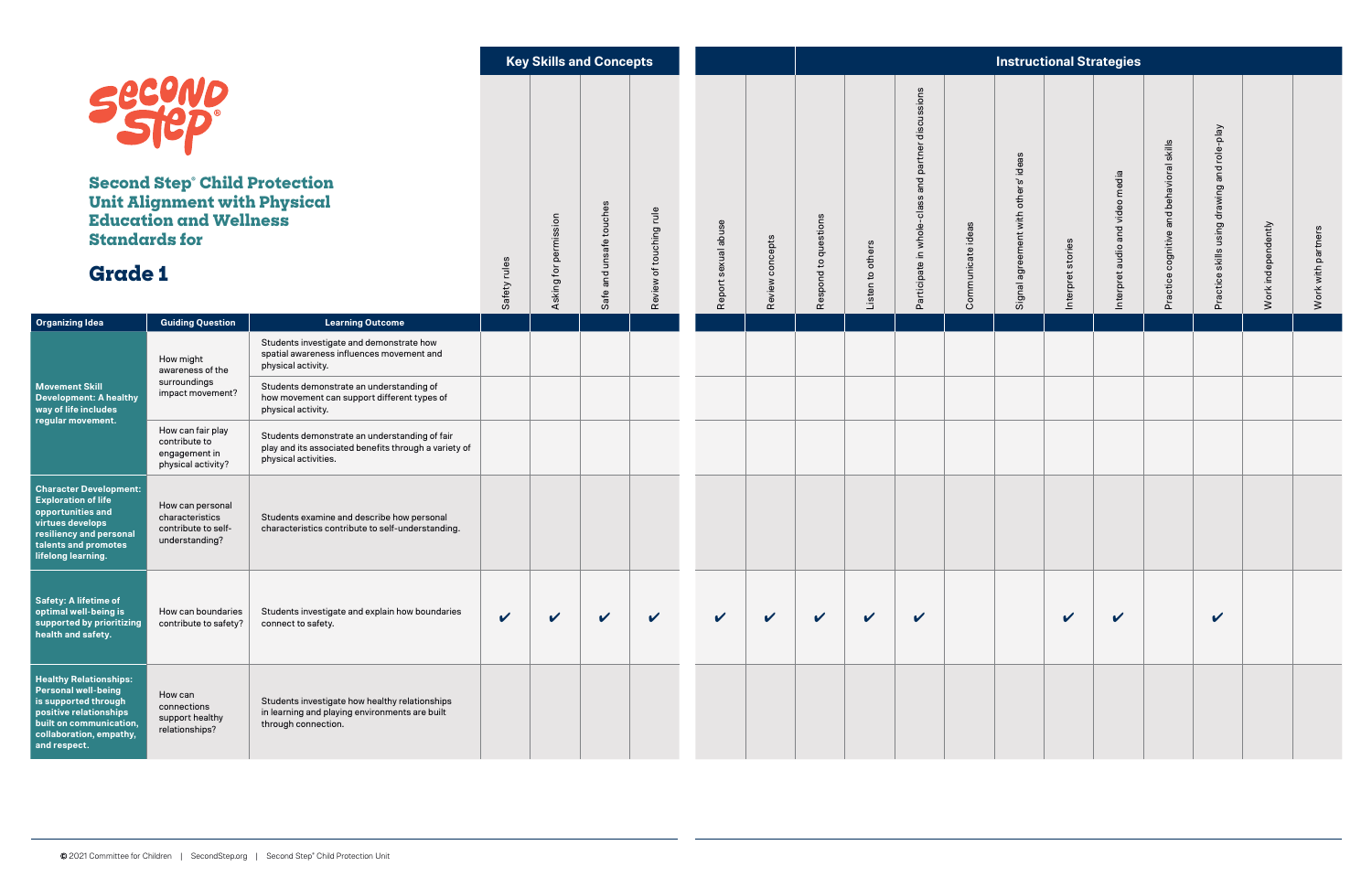|                                                                                                                                                                                     |                                                                              |                                                                                                                                | <b>Key Skills and Concepts</b> |                            |                             | <b>Instructional Strategies</b>            |                         |                 |                                            |                     |                                                          |                   |                                                 |                       |                                    |                                                                                            |                                                |                    |                    |
|-------------------------------------------------------------------------------------------------------------------------------------------------------------------------------------|------------------------------------------------------------------------------|--------------------------------------------------------------------------------------------------------------------------------|--------------------------------|----------------------------|-----------------------------|--------------------------------------------|-------------------------|-----------------|--------------------------------------------|---------------------|----------------------------------------------------------|-------------------|-------------------------------------------------|-----------------------|------------------------------------|--------------------------------------------------------------------------------------------|------------------------------------------------|--------------------|--------------------|
| <b>Secono</b><br><b>Second Step Child Protection</b><br><b>Unit Alignment with Physical</b><br><b>Education and Wellness</b><br><b>Standards for</b><br><b>Grade 2</b>              |                                                                              |                                                                                                                                | rules<br>Safety                | permission<br>Asking for   | and unsafe touches<br>Safe: | rule <sub>1</sub><br>touching<br>৳<br>Revi | sexual abuse<br>Report: | Review concepts | stions<br>que<br>$\mathbf{c}$<br>pond<br>æ | others<br>Listen to | discussions<br>and partner<br>Participate in whole-class | Communicate ideas | ideas<br>others'<br>with<br>agreement<br>Signal | pret stories<br>Inter | audio and video media<br>Interpret | skills<br>$\overline{\mathfrak{a}}$<br>avior<br>hed<br>and<br>ognitive<br>$\ddot{c}$<br>تم | skills using drawing and role-play<br>Practice | Work independently | Work with partners |
| <b>Organizing Idea</b>                                                                                                                                                              | <b>Guiding Question</b>                                                      | <b>Learning Outcome</b>                                                                                                        |                                |                            |                             |                                            |                         |                 |                                            |                     |                                                          |                   |                                                 |                       |                                    |                                                                                            |                                                |                    |                    |
| <b>Movement Skill</b><br><b>Development: A healthy</b><br>way of life includes<br>regular movement.                                                                                 | How might<br>awareness of the<br>surroundings<br>impact movement?            | Students investigate and demonstrate how<br>spatial awareness influences movement and<br>physical activity.                    |                                |                            |                             |                                            |                         |                 |                                            |                     |                                                          |                   |                                                 |                       |                                    |                                                                                            |                                                |                    |                    |
|                                                                                                                                                                                     |                                                                              | Students demonstrate an understanding of<br>how movement can support different types of<br>physical activity.                  |                                |                            |                             |                                            |                         |                 |                                            |                     |                                                          |                   |                                                 |                       |                                    |                                                                                            |                                                |                    |                    |
|                                                                                                                                                                                     | How can fair play<br>contribute to<br>engagement in<br>physical activity?    | Students demonstrate an understanding of fair<br>play and its associated benefits through a variety of<br>physical activities. |                                |                            |                             |                                            |                         |                 |                                            |                     |                                                          |                   |                                                 |                       |                                    |                                                                                            |                                                |                    |                    |
| <b>Character Development:</b><br><b>Exploration of life</b><br>opportunities and<br>virtues develops<br>resiliency and personal<br>talents and promotes<br>lifelong learning.       | How can personal<br>characteristics<br>contribute to self-<br>understanding? | Students examine and describe how personal<br>characteristics contribute to self-understanding.                                |                                |                            |                             |                                            |                         |                 |                                            |                     |                                                          |                   |                                                 |                       |                                    |                                                                                            |                                                |                    |                    |
| Safety: A lifetime of<br>optimal well-being is<br>supported by prioritizing<br>health and safety.                                                                                   | How can boundaries<br>contribute to safety?                                  | Students investigate and explain how boundaries<br>connect to safety.                                                          | $\checkmark$                   | $\boldsymbol{\mathcal{U}}$ | $\checkmark$                | $\checkmark$                               | $\checkmark$            | $\checkmark$    | $\checkmark$                               | $\checkmark$        | $\checkmark$                                             |                   |                                                 | $\mathbf v$           | $\checkmark$                       |                                                                                            | $\checkmark$                                   |                    |                    |
| <b>Healthy Relationships:</b><br><b>Personal well-being</b><br>is supported through<br>positive relationships<br>built on communication,<br>collaboration, empathy,<br>and respect. | How can<br>connections<br>support healthy<br>relationships?                  | Students investigate how healthy relationships<br>in learning and playing environments are built<br>through connection.        |                                |                            |                             |                                            |                         |                 |                                            |                     |                                                          |                   |                                                 |                       |                                    |                                                                                            |                                                |                    |                    |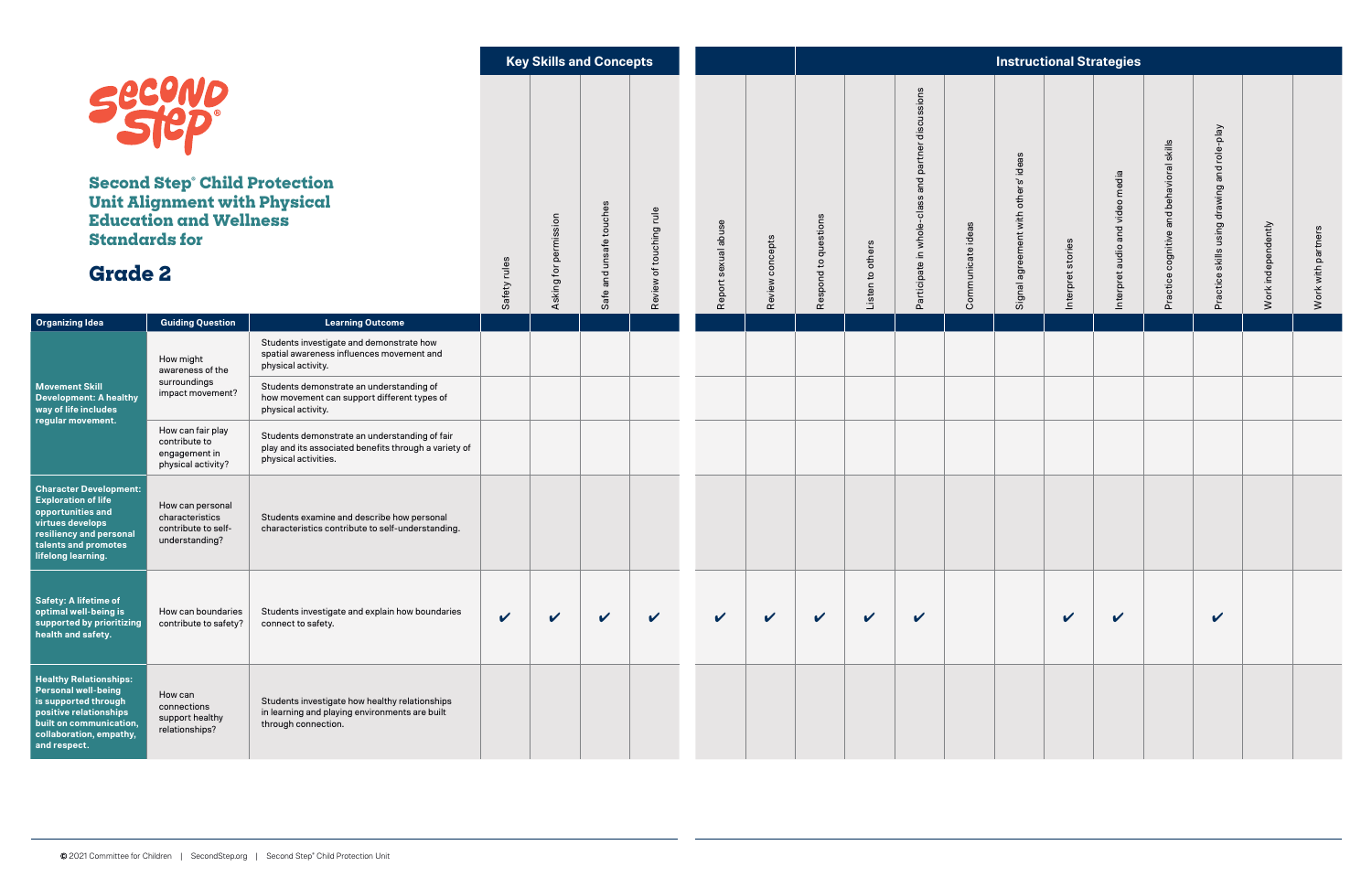|                                                                                                                                                                                     |                                                                              |                                                                                                                                                         |                 | <b>Key Skills and Concepts</b> |                              | <b>Instructional Strategies</b>          |                          |                 |                                          |                        |                                                          |                      |                                              |                            |                                    |                                                                                                    |                                                |                    |                    |
|-------------------------------------------------------------------------------------------------------------------------------------------------------------------------------------|------------------------------------------------------------------------------|---------------------------------------------------------------------------------------------------------------------------------------------------------|-----------------|--------------------------------|------------------------------|------------------------------------------|--------------------------|-----------------|------------------------------------------|------------------------|----------------------------------------------------------|----------------------|----------------------------------------------|----------------------------|------------------------------------|----------------------------------------------------------------------------------------------------|------------------------------------------------|--------------------|--------------------|
| <b>SECOND</b><br><b>Second Step Child Protection</b><br><b>Unit Alignment with Physical</b><br><b>Education and Wellness</b><br><b>Standards for</b><br><b>Grade 3</b>              |                                                                              |                                                                                                                                                         | rules<br>Safety | permission<br>Asking for       | and unsafe touches<br>Safe i | $\frac{1}{2}$<br>touching<br>৳<br>Review | sexual abuse<br>Report : | Review concepts | stions<br>que<br>م,<br>spond<br><b>e</b> | _ ဟ<br>Listen to other | discussions<br>and partner<br>Participate in whole-class | ideas<br>Communicate | ideas<br>with others'<br>agreement<br>Signal | et stories<br>Interpre     | audio and video media<br>Interpret | skills<br>$\overline{\mathfrak{a}}$<br>behavior<br>and<br>$\mathbf \Phi$<br>cognitive<br>tice<br>ݢ | and role-play<br>Practice skills using drawing | Work independently | Work with partners |
| <b>Organizing Idea</b>                                                                                                                                                              | <b>Guiding Question</b>                                                      | <b>Learning Outcome</b>                                                                                                                                 |                 |                                |                              |                                          |                          |                 |                                          |                        |                                                          |                      |                                              |                            |                                    |                                                                                                    |                                                |                    |                    |
| <b>Movement Skill</b><br><b>Development: A healthy</b><br>way of life includes<br>regular movement.                                                                                 | How might<br>awareness of the<br>surroundings<br>impact movement?            | Students investigate and demonstrate how<br>spatial awareness influences movement and<br>physical activity.<br>Students demonstrate an understanding of |                 |                                |                              |                                          |                          |                 |                                          |                        |                                                          |                      |                                              |                            |                                    |                                                                                                    |                                                |                    |                    |
|                                                                                                                                                                                     |                                                                              | how movement can support different types of<br>physical activity.                                                                                       |                 |                                |                              |                                          |                          |                 |                                          |                        |                                                          |                      |                                              |                            |                                    |                                                                                                    |                                                |                    |                    |
|                                                                                                                                                                                     | How can fair play<br>contribute to<br>engagement in<br>physical activity?    | Students demonstrate an understanding of fair<br>play and its associated benefits through a variety of<br>physical activities.                          |                 |                                |                              |                                          |                          |                 |                                          |                        |                                                          |                      |                                              |                            |                                    |                                                                                                    |                                                |                    |                    |
| <b>Character Development:</b><br><b>Exploration of life</b><br>opportunities and<br>virtues develops<br>resiliency and personal<br>talents and promotes<br>lifelong learning.       | How can personal<br>characteristics<br>contribute to self-<br>understanding? | Students examine and describe how personal<br>characteristics contribute to self-understanding.                                                         |                 |                                |                              |                                          |                          |                 |                                          |                        |                                                          |                      |                                              |                            |                                    |                                                                                                    |                                                |                    |                    |
| Safety: A lifetime of<br>optimal well-being is<br>supported by prioritizing<br>health and safety.                                                                                   | How can boundaries<br>contribute to safety?                                  | Students investigate and explain how boundaries<br>connect to safety.                                                                                   | $\checkmark$    | $\boldsymbol{\mathcal{U}}$     | $\checkmark$                 | $\checkmark$                             | $\checkmark$             | $\checkmark$    | $\checkmark$                             | $\checkmark$           | $\checkmark$                                             |                      |                                              | $\boldsymbol{\mathcal{U}}$ | $\checkmark$                       |                                                                                                    | V                                              |                    | $\checkmark$       |
| <b>Healthy Relationships:</b><br><b>Personal well-being</b><br>is supported through<br>positive relationships<br>built on communication,<br>collaboration, empathy,<br>and respect. | How can<br>connections<br>support healthy<br>relationships?                  | Students investigate how healthy relationships<br>in learning and playing environments are built<br>through connection.                                 |                 |                                |                              |                                          |                          |                 |                                          |                        |                                                          |                      |                                              |                            |                                    |                                                                                                    |                                                |                    |                    |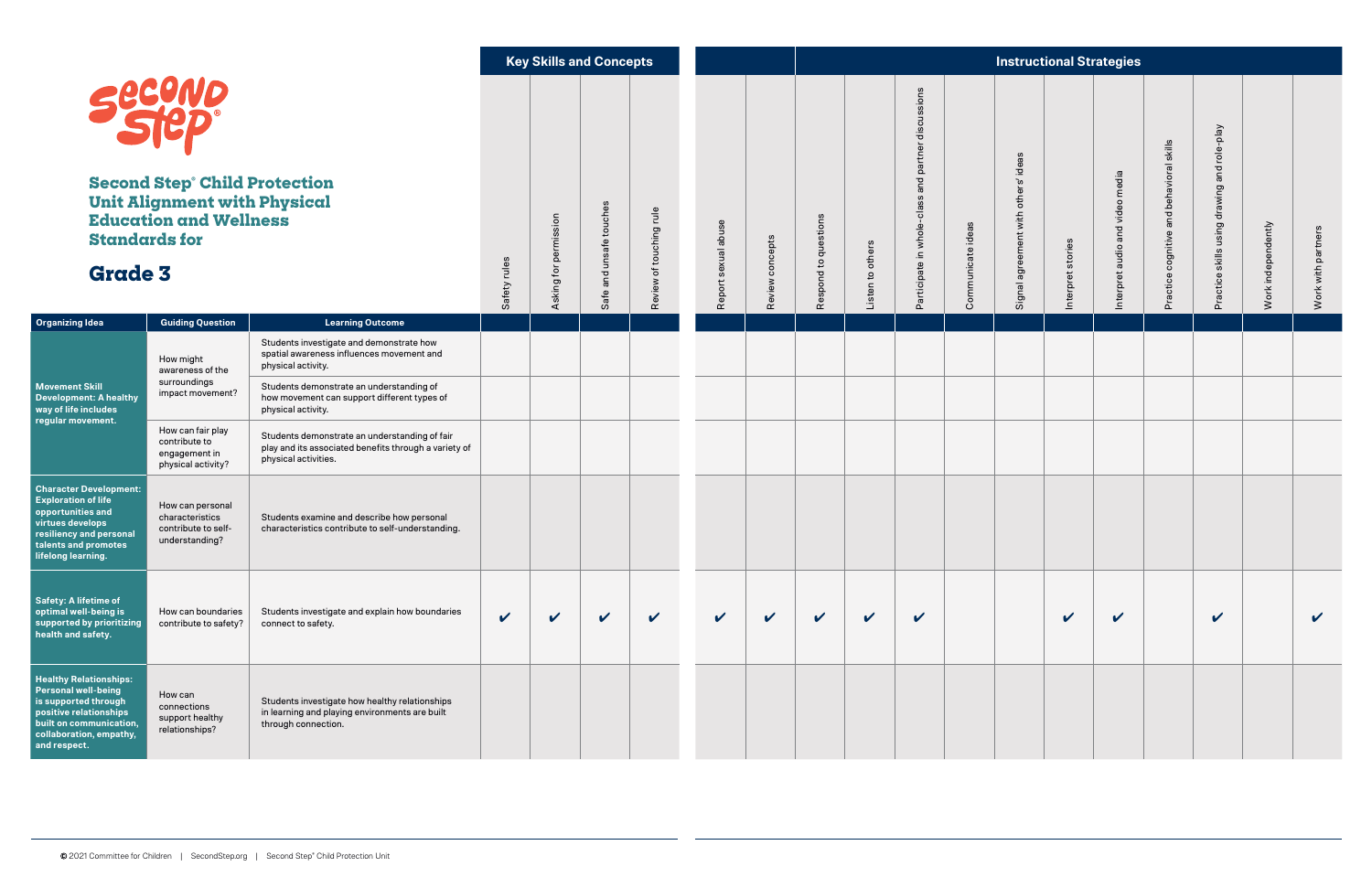|                                                                                                                                                                                     |                                                                              |                                                                                                                                | <b>Key Skills and Concepts</b> |                                          |                                  | <b>Instructional Strategies</b> |                 |                                                      |                     |                                                          |                   |                                                 |                       |                                    |                                                                                    |                                                |                    |                    |  |
|-------------------------------------------------------------------------------------------------------------------------------------------------------------------------------------|------------------------------------------------------------------------------|--------------------------------------------------------------------------------------------------------------------------------|--------------------------------|------------------------------------------|----------------------------------|---------------------------------|-----------------|------------------------------------------------------|---------------------|----------------------------------------------------------|-------------------|-------------------------------------------------|-----------------------|------------------------------------|------------------------------------------------------------------------------------|------------------------------------------------|--------------------|--------------------|--|
| <b>Secono</b><br><b>Second Step Child Protection</b><br><b>Unit Alignment with Physical</b><br><b>Education and Wellness</b><br><b>Standards for</b><br><b>Grade 4</b>              |                                                                              | rules<br>Safety                                                                                                                | permission<br>Asking for       | and unwanted touches<br>Review of unsafe | rule<br>parts<br>body<br>Private | sexual abuse<br>Report          | Review concepts | stions<br>que<br>$\mathbf{c}$<br>$\overline{C}$<br>æ | others<br>Listen to | discussions<br>and partner<br>Participate in whole-class | Communicate ideas | ideas<br>others'<br>with<br>agreement<br>Signal | pret stories<br>Inter | audio and video media<br>Interpret | skills<br>$\overline{\mathfrak{a}}$<br>avior<br>hed<br>and<br>ognitive<br>tic<br>ݢ | skills using drawing and role-play<br>Practice | Work independently | Work with partners |  |
| <b>Organizing Idea</b>                                                                                                                                                              | <b>Guiding Question</b>                                                      | <b>Learning Outcome</b>                                                                                                        |                                |                                          |                                  |                                 |                 |                                                      |                     |                                                          |                   |                                                 |                       |                                    |                                                                                    |                                                |                    |                    |  |
| <b>Movement Skill</b><br><b>Development: A healthy</b><br>way of life includes<br>regular movement.                                                                                 | How might<br>awareness of the<br>surroundings<br>impact movement?            | Students investigate and demonstrate how<br>spatial awareness influences movement and<br>physical activity.                    |                                |                                          |                                  |                                 |                 |                                                      |                     |                                                          |                   |                                                 |                       |                                    |                                                                                    |                                                |                    |                    |  |
|                                                                                                                                                                                     |                                                                              | Students demonstrate an understanding of<br>how movement can support different types of<br>physical activity.                  |                                |                                          |                                  |                                 |                 |                                                      |                     |                                                          |                   |                                                 |                       |                                    |                                                                                    |                                                |                    |                    |  |
|                                                                                                                                                                                     | How can fair play<br>contribute to<br>engagement in<br>physical activity?    | Students demonstrate an understanding of fair<br>play and its associated benefits through a variety of<br>physical activities. |                                |                                          |                                  |                                 |                 |                                                      |                     |                                                          |                   |                                                 |                       |                                    |                                                                                    |                                                |                    |                    |  |
| <b>Character Development:</b><br><b>Exploration of life</b><br>opportunities and<br>virtues develops<br>resiliency and personal<br>talents and promotes<br>lifelong learning.       | How can personal<br>characteristics<br>contribute to self-<br>understanding? | Students examine and describe how personal<br>characteristics contribute to self-understanding.                                |                                |                                          |                                  |                                 |                 |                                                      |                     |                                                          |                   |                                                 |                       |                                    |                                                                                    |                                                |                    |                    |  |
| Safety: A lifetime of<br>optimal well-being is<br>supported by prioritizing<br>health and safety.                                                                                   | How can boundaries<br>contribute to safety?                                  | Students investigate and explain how boundaries<br>connect to safety.                                                          | $\checkmark$                   | $\boldsymbol{\mathcal{U}}$               | $\checkmark$                     | $\checkmark$                    | $\checkmark$    | $\checkmark$                                         | $\checkmark$        | $\checkmark$                                             | $\checkmark$      |                                                 |                       | $\boldsymbol{\mathcal{U}}$         | $\checkmark$                                                                       |                                                | $\checkmark$       |                    |  |
| <b>Healthy Relationships:</b><br><b>Personal well-being</b><br>is supported through<br>positive relationships<br>built on communication,<br>collaboration, empathy,<br>and respect. | How can<br>connections<br>support healthy<br>relationships?                  | Students investigate how healthy relationships<br>in learning and playing environments are built<br>through connection.        |                                |                                          |                                  |                                 |                 |                                                      |                     |                                                          |                   |                                                 |                       |                                    |                                                                                    |                                                |                    |                    |  |